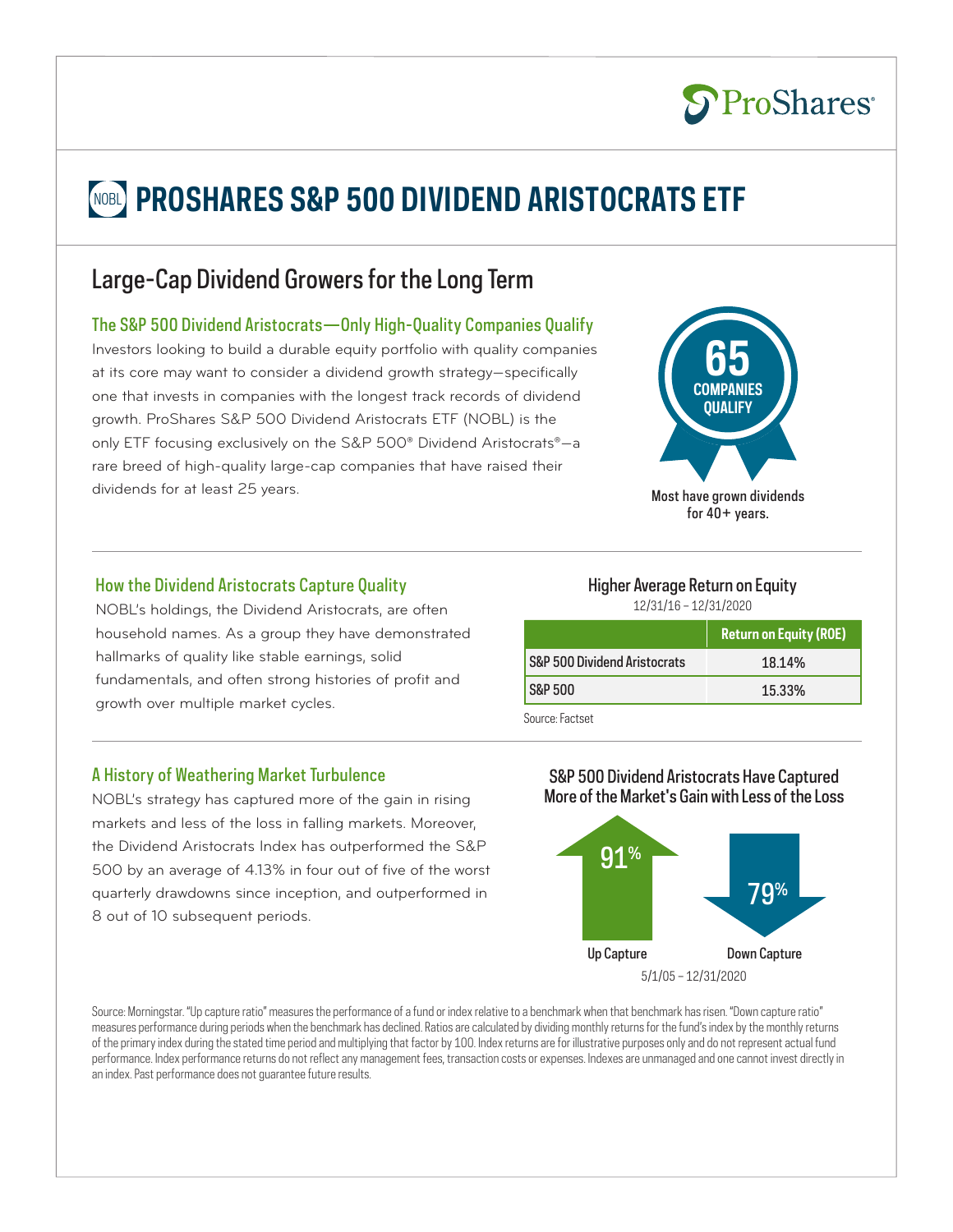## How the S&P 500 Dividend Aristocrats Index Works

NOBL follows the S&P 500 Dividend Aristocrats Index, which includes companies in the S&P 500 that have increased dividends every year for at least 25 consecutive years. As of December 31, 2021 the index held 65 constituents with an average 41 years of consecutive dividend growth.

| $11900$ True and $11900$ and $11900$ and $11900$ and $11900$ and $11900$ and $11900$ and $11900$ |               |                         |        |                        |               |                               |       |
|--------------------------------------------------------------------------------------------------|---------------|-------------------------|--------|------------------------|---------------|-------------------------------|-------|
| <b>Name</b>                                                                                      | <b>Ticker</b> | <b>Sector</b>           | Years' | <b>Name</b>            | <b>Ticker</b> | <b>Sector</b>                 | Years |
| 3M Co.                                                                                           | <b>MMM</b>    | <b>Industrials</b>      | 58     | Genuine Parts Co.      | GPC           | <b>Consumer Discretionary</b> | 58    |
| Coca-Cola Co.                                                                                    | KO            | <b>Consumer Staples</b> | 58     | Johnson & Johnson      | JNJ           | Health Care                   | 58    |
| Colgate-Palmolive Co.                                                                            | CL            | <b>Consumer Staples</b> | 58     | Procter & Gamble       | PG            | <b>Consumer Staples</b>       | 58    |
| Dover Corp.                                                                                      | DOV           | <b>Industrials</b>      | 58     | Stanley Black & Decker | <b>SWK</b>    | <b>Industrials</b>            | 53    |
| Emerson Electric Co.                                                                             | EMR           | <b>Industrials</b>      | 58     | Hormel Foods Corp.     | <b>HRL</b>    | <b>Consumer Staples</b>       | 52    |

## Index Holdings with the Longest Records of Dividend Growth as of 12/31/2020

Source: ProShares, S&P Dow Jones. Historical data on dividend growth not recorded prior to 1962; companies shown with 58 years of dividend growth may have longer track records than shown here. Number of consecutive years of dividend growth is based on dividends paid during the calendar year and is calculated based on best efforts. Constituents are subject to change.

### Index Breakdown by Sector as of 12/31/2020



| $\blacksquare$ Industrials | 24.38% | Real Estate              | 4.77% |
|----------------------------|--------|--------------------------|-------|
| Consumer Staples           | 19.21% | $\blacksquare$ Energy    | 3.42% |
| <b>Materials</b>           | 12.89% | $\blacksquare$ Utilities | 2.69% |
| $\blacksquare$ Financials  | 11.12% | Information Technology   | 1.71% |
| Health Care                | 9.46%  | Communication Services   | 149%  |
| Consumer Discretionary     | 8.85%  |                          |       |

Sectors are based on the Global Industry Classification System ("GICS"), which was developed by and is the exclusive property of MSCI Inc. ("MSCI") and Standard & Poor's, a division of The McGraw-Hill Companies Inc. ("S&P"). Neither MSCI, S&P nor any third party involved in making or compiling GICS or any GICS classifications makes any express or implied warranties or representations with respect thereto (or the results to be obtained by the use thereof).

### Index Highlights

- 25 years of consecutive dividend growth points to the general strength and stability of the index constituents.
- Contains a minimum of 40 stocks.
- Equal weighting methodology, unlike market cap weighting:
	- Treats each company as a distinct investment opportunity without regard to its size.
	- Does not have any single large weighting, so the index is not overly dependent on a few holdings for performance.
- Well diversified across sectors.
	- Limits the weight of any single sector to no more than 30% of the total index.
- Is rebalanced quarterly to equal weights in January, April, July and October, with an annual reconstitution during the January rebalance.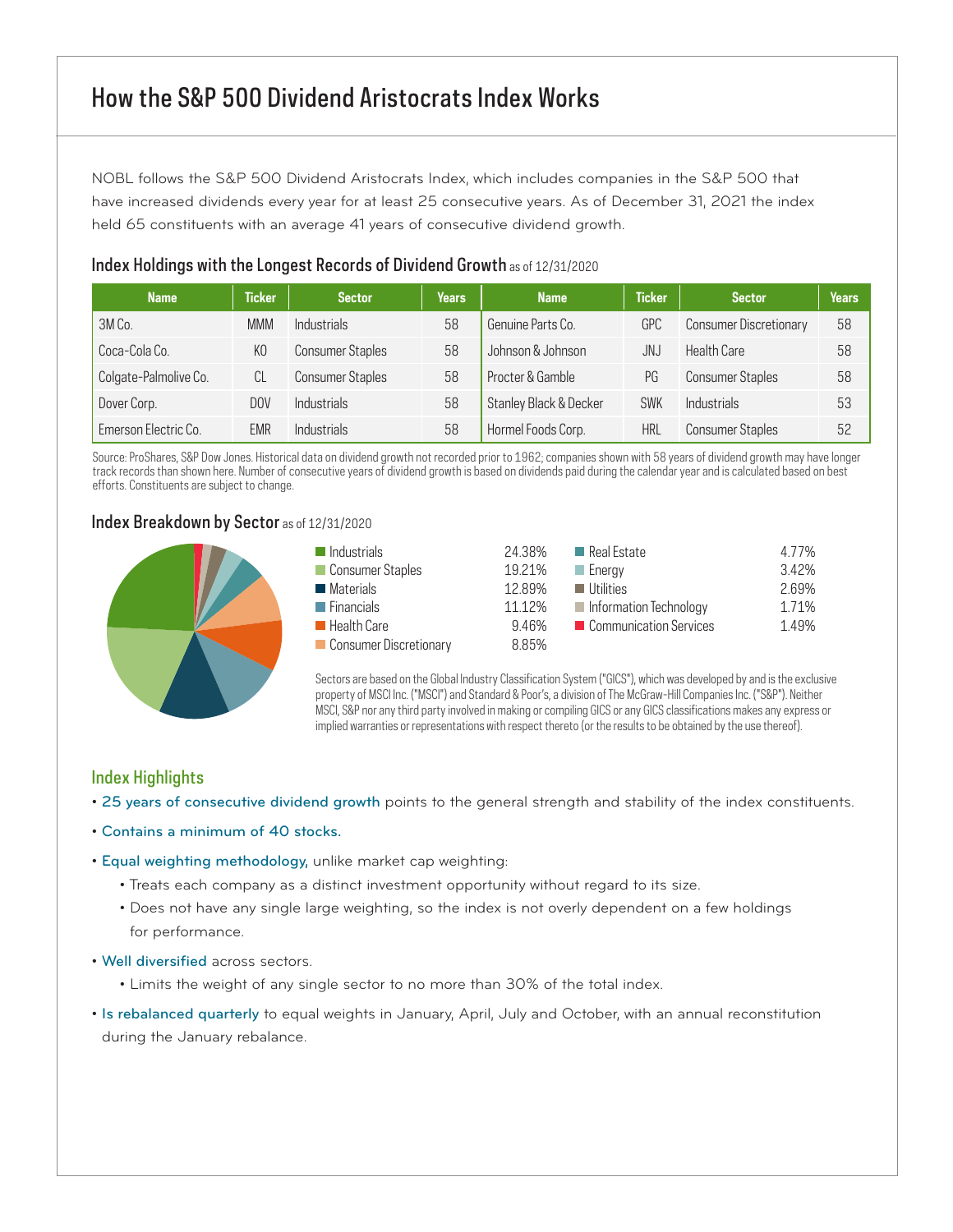Ticker Symbol: NOBL

Intraday Symbol: NOBL.IV

Bloomberg Index Symbol: SPDAUDT

Investment Objective: NOBL seeks investment results, before fees and expenses, that track the performance of the S&P 500 Dividend Aristocrats Index.

Inception: 10/9/13

## About the ETF Key takeaways

NOBL is the only ETF focused exclusively on the high-quality companies of the S&P 500 Dividend Aristocrats.

## Best levels of dividend growth

NOBL's holdings are the S&P 500 Dividend Aristocrats companies that have not just paid dividends but grown them for at least 25 consecutive years, with most doing so for 40 years or more.

## A legacy of stability and strength

Often household names, as a group, NOBL's holdings have had stable earnings, solid fundamentals, and often strong histories of profit and growth.

## A demonstrated history of weathering market turbulence

NOBL's strategy has captured most of the gains of rising markets and limited losses in falling markets. In addition, the strategy has outperformed with lower volatility than the S&P 500—providing a smoother ride over the long term.

## Key potential risks

## Market risk

Adverse developments in equity markets may cause the value of your investment to decrease.

## See prospectus

For more on risks, obtain a prospectus from your financial professional or visit ProShares.com.